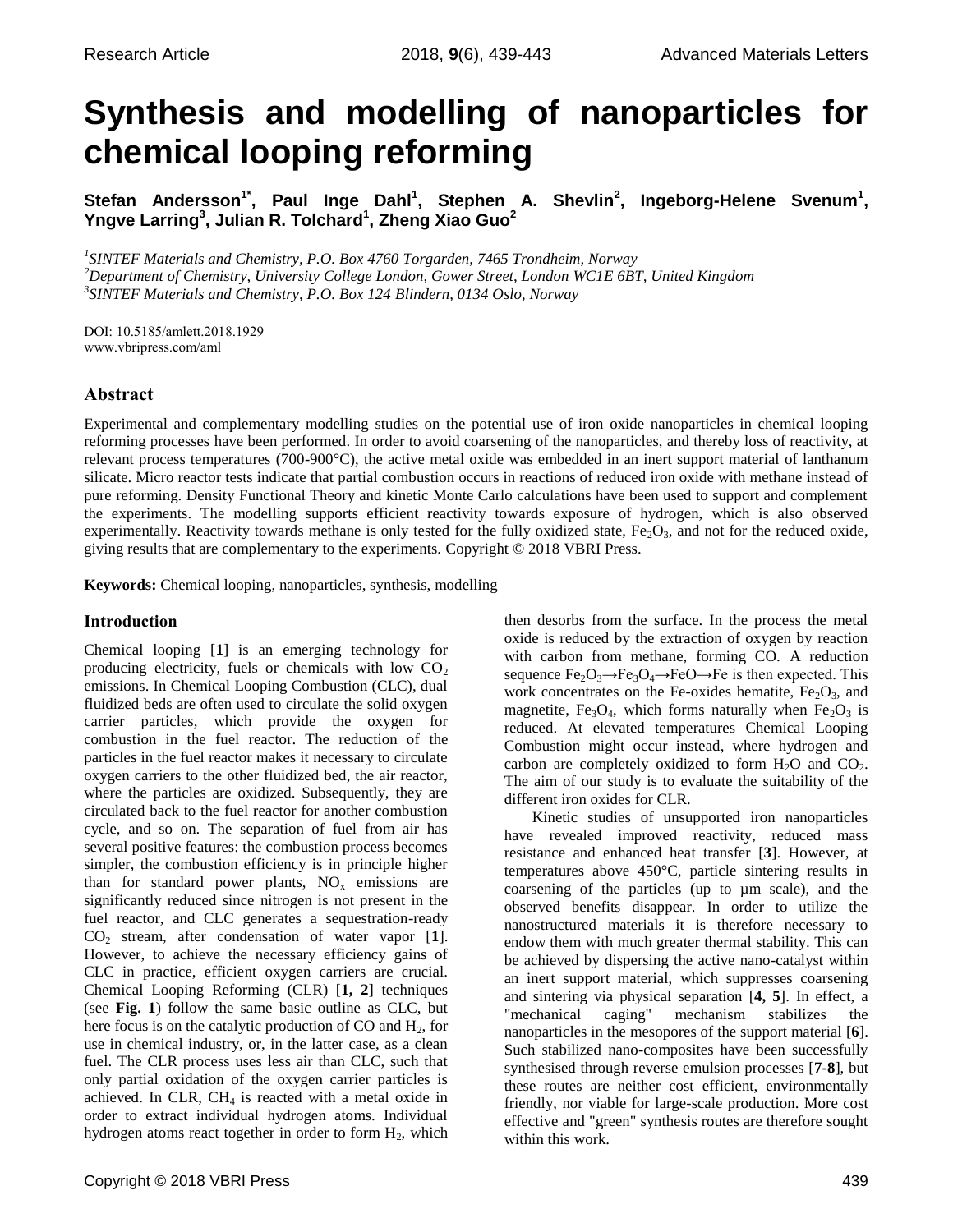

**Fig. 1.** Idealized schematic representation of complete CLR process, involving reduction of the metal oxide under methane to a less oxygenrich phase. Syngas is outputted from this reactor. Meanwhile, the reduced material is reoxidized in a separate air reactor before being fed back into the fuel reactor.

The available literature on nanostructured oxygen carrier materials mostly considers first-row transition metals, which are then dispersed onto a thermally stabilizing amorphous barium hexaaluminate (BHA) support [**4, 5, 7, 9, 10**]. BHA as the support material has a high sintering temperature and low reactivity towards metal oxides under employed operating conditions. However, substitution of BHA due to cost and in some cases toxicity of Ba-precursors, is desirable. The current paper reports results obtained with the lanthanum silicate  $La<sub>9.33</sub>Si<sub>6</sub>O<sub>26</sub>$  as an alternative matrix material.

Modelling studies can be a highly valuable complement to experimental studies. Three different studies have recently been published using Density Functional Theory (DFT) to characterize mechanisms and reaction barriers of CH<sub>4</sub> reacting with a Fe<sub>2</sub>O<sub>3</sub> surface [**11-13**]. Although the calculation setups are quite similar, the studies disagree both regarding detailed mechanisms, as well as the energetics of the individual reactions. The mechanism of initial dissociation of  $CH<sub>4</sub>$  into  $CH<sub>3</sub>$  and H is in all studies found to be occurring on top of a surface Fe atom with the product H atom adsorbed at a surface O site. Still, the calculated reaction barrier height varies between 1 and 2 eV. For this work, DFT calculations for this reaction were performed in order to clarify the important mechanisms as well as to form a basis for modelling the reaction kinetics.

In this paper we report on the synthesis, characterization and reactivity tests of nano-structured oxygen carrier particles as well as complementary modelling of the reactivity of iron oxide surfaces. In particular, we present kinetic Monte Carlo modelling results on the detailed kinetics of the  $CH<sub>4</sub>$  conversion to products as a function of temperature. This has to the best of our knowledge not been previously reported for chemical looping systems.

## **Experimental**

#### *Material synthesis*

Active nanostructured particles embedded in an inert support were obtained by synthesis of a sol-gel of a composition which decomposes to two thermodynamically coexistent phases at high temperature. By forming the material as an atomically dispersed gel, the growth of the two phases can be controlled during gel heating/decomposition. Iron/iron oxide nanoparticles were embedded in a lanthanum silicate  $(La_{9.33}Si_6O_{26})$ matrix in this fashion, via a modification of the method of Vojisavljević et.al. [**13**]. Lanthanum acetate, iron nitrate, ethanol and nitric acid are mixed with tetraethyl orthosilicate and heated to form a gel. This was then dried at 60 °C and heated at 230 °C to decompose into an amorphous powder. Upon further heat treatment a composite of lanthanum silicate and iron/iron oxide nanoparticles with a well defined loading (e.g.,  $\sim$  20 wt%) is obtained.

#### *Characterization and reactivity tests*

The synthesized materials were characterized by scanning electron microscopy (SEM) and X-ray diffraction (XRD). Furthermore, micro reactor tests were performed at 700- 900°C using 10% CH<sub>4</sub> + 3% H<sub>2</sub>O in argon as the feed gas. Mass spectroscopy was applied to determine the concentrations of the gasses out of the reactor.

#### **Computational details**

A Density Functional Theory (DFT) approach was taken to model chemistry on metal oxide surfaces. The VASP code was used in all calculations [**15-18**], with a plane wave cutoff of 520 eV. The projector augmented wave (PAW) method was used to treat the core electrons [**19, 20**]. All atoms were fully relaxed until the change in force upon ionic displacement was less than  $0.01$  eV/Å, with the change in energies no greater than  $10^{-5}$  eV. K-point meshes were chosen so that the difference in energies is less than 1 meV. The PBE+*U* functional is used in all calculations, with the *U* placed on the *d*-state of the Fe ions [**21**]. Literature studies of Fe-oxide materials use several different values for *U*, including 4.0 eV [**22-24**], 4.2 eV  $[25]$ , and 5.0 eV  $[26]$ . We use a value of  $U = 4.2$ eV as this gives a good match with experimental values. The Climbing Image Nudged Elastic Band method was used in order to determine the activation barriers for chemical reaction [**27**]. Four images were used in kinetics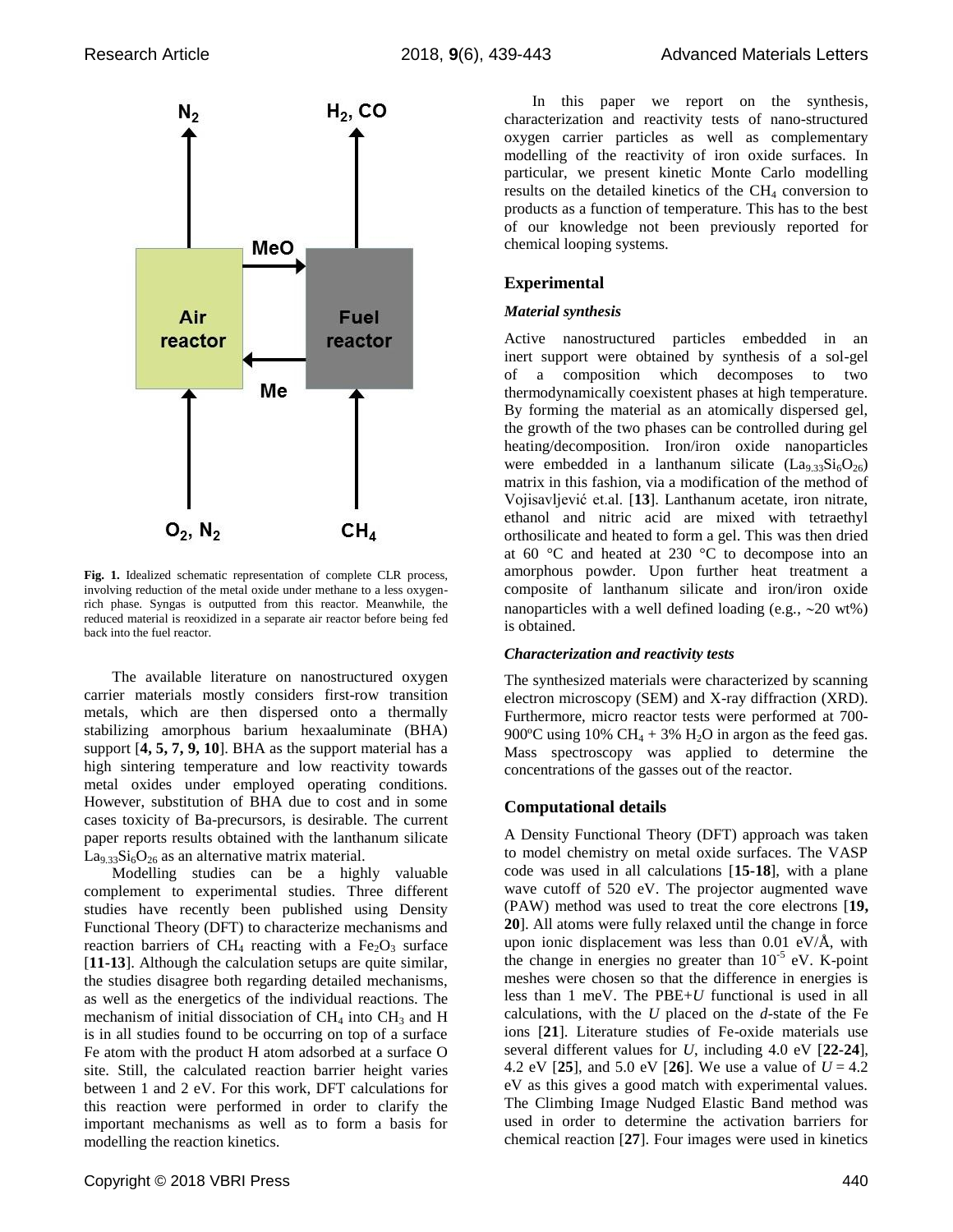calculations unless otherwise stated. As both metal oxides studied are magnetic,  $Fe<sub>2</sub>O<sub>3</sub>$  being antiferromagnetic and Fe3O<sup>4</sup> being ferromagnetic, spin-polarisation was used in all calculations. In this paper we only report on calculated results for  $Fe<sub>2</sub>O<sub>3</sub>$ . The corresponding results for  $Fe<sub>3</sub>O<sub>4</sub>$  will be published in a future study.

The kinetic Monte Carlo (kMC) method [**28, 29**] was used to study the kinetics of the overall reactions occurring at the surface. For all calculations the kmos code was used [**30**]. Barrier heights derived from DFT calculations were used to calculate rate constants using simple Transition State Theory calculations [**28**]. The use of kMC allows for the kinetics of a system to be studied with greater accuracy than traditional microkinetic rate equation models. In particular, it allows for resolving a complex reactive system in *molecular detail* including individual sites and atoms and molecules. At the same time, there is no need to describe the system in *atomistic detail*, including molecular structures and interactions, such as for molecular dynamics or electronic structure calculations, allowing for fast simulations. In a *lattice kMC* model one only needs to specify a number of connected sites, populations of atoms and molecules at these sites, and the rates of reaction and transition (diffusion, adsorption, or desorption). Subsequently, a stochastic simulation of the motion and reaction of the species can be carried out, where one process at a time occurs.

#### **Results and discussion**

#### *Characterization and reactivity tests*

Electron microscopy characterization of the prepared materials is challenging due to the extremely small particle size, which limits the use of EDS elemental analysis. **[Fig.](#page-2-0)** shows a sample which has been subjected to several reduction-oxidation cycles at 800 °C and 900 °C. The material shows quite unusual morphology, appearing "spotty". These spots are interpreted to be iron oxide particles of  $\sim$ 10-15 nm. This is supported by Rietveld analysis of XRD data (not presented here) which indicates iron oxide  $(Fe<sub>3</sub>O<sub>4</sub>)$  crystallites in the region of 22 nm. A similar sample redox-cycled at only 700 °C demonstrates a smaller crystallite size of around 12 nm.

Micro reactor tests up to  $700^{\circ}$ C show very little reforming of methane. Applying a pre-conditioning step by reducing the sample in humid hydrogen (10%  $H_2 + 3%$  $H_2O$  in  $N_2$ ) at 900°C for 20 minutes and subsequent reforming tests (10% CH<sub>4</sub> + 3% H<sub>2</sub>O in Ar) at 900°C for 90 minutes gave interesting results, see **[Fig.](#page-2-1) 1**. About 30% conversion of methane was found. However, a significant amount of  $CO<sub>2</sub>$  was produced indicating partial combustion. Mass 28 will have some contribution from  $N_2$  background (one decade lower) and splitting of  $CO_2$  in the MS which should be less than 0.3% in this case. Further tests are planned in order to obtain a better understanding of the results.



S-6701 5.0kV x450k SE 11/8/2016

<span id="page-2-0"></span>**Fig. 2.** Synthesized iron oxide nanoparticles on lanthanum silicate support.



<span id="page-2-1"></span>**Fig. 1**. Micro reactor reforming test at 900ºC with pre-conditioning of iron oxide nanoparticles on lanthanum silicate support.

#### *Modelling*

**Fig. 4** shows the structures resulting from DFT calculations on  $CH<sub>4</sub>$  adsorption and dissociation on a  $Fe<sub>2</sub>O<sub>3</sub>$  surface. The Fe-O<sub>3</sub>-Fe surface termination was chosen since it has been found to be the most stable over a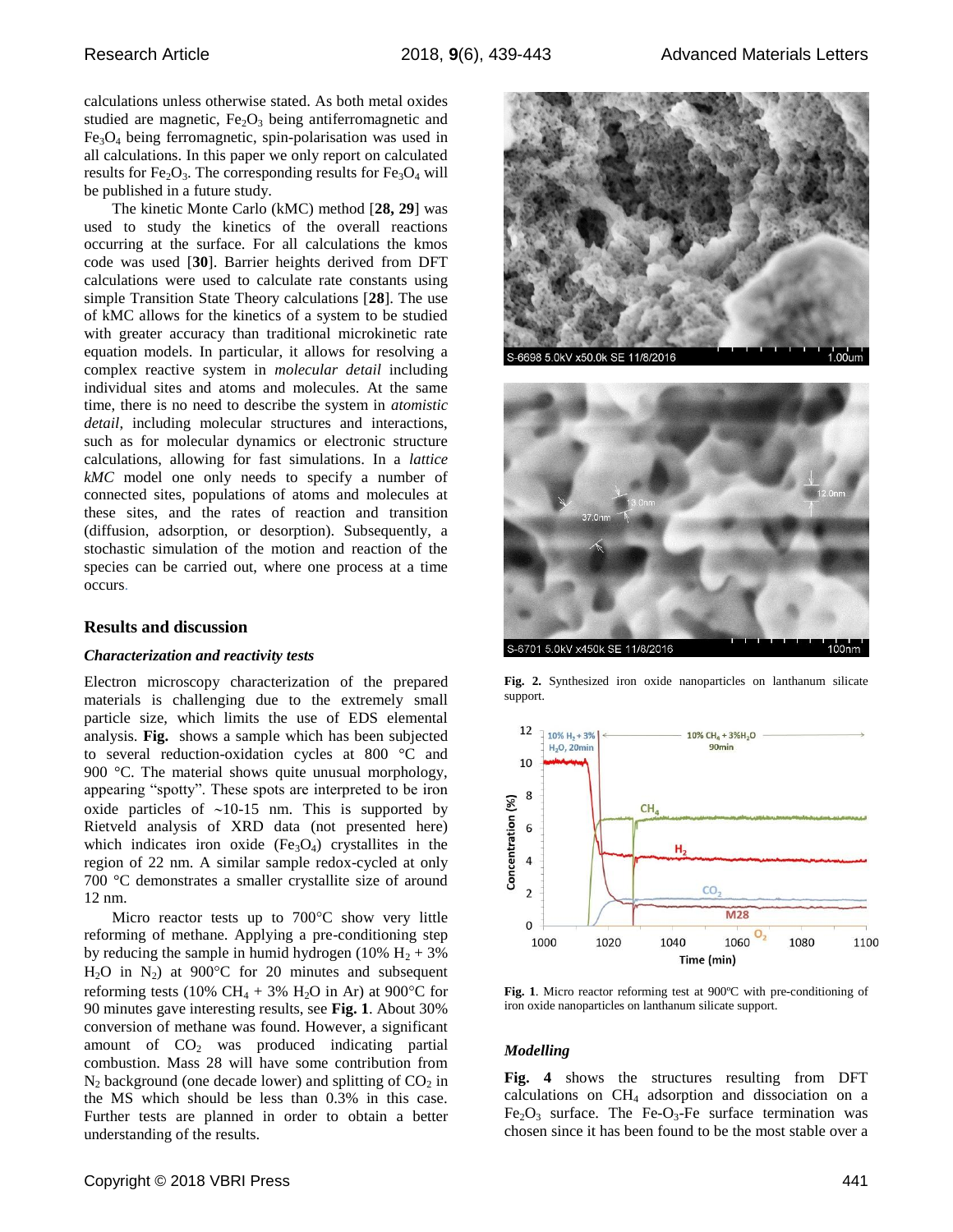wide range of oxygen pressures  $[23]$ . The CH<sub>4</sub> molecule is only weakly bound at a surface Fe site (**Fig. 4a)** with a binding energy of 0.16 eV. The barrier to dissociation of CH<sup>4</sup> into CH<sup>3</sup> and H, adsorbed at Fe and O sites (**Fig. 4b**), respectively, is 1.06 eV. As discussed earlier, literature values on this barrier height show a significant spread. In the DFT study by Huang et al. [**11**], whose results we have used for kinetic modelling (see below), this barrier is 1.76 eV. In addition, we find a reaction energy of 0.16 eV, whereas that of Huang et al. is 0.33 eV, but this is one of the smaller differences between this work and theirs. Another difference is that our calculations indicate that a solitary  $CH_3$  species preferably binds to an O site **(Fig. 4c),** whereas Huang et al. conclude that  $CH<sub>3</sub>$  binds more strongly to a Fe site. The reasons for the above (and other) discrepancies between our work and the other DFT studies on this reaction [**11-13**] will need to be examined in more detail in the future.



Fig. 4. Thermodynamically stable structures for CH<sub>4</sub> adsorption and molecular fragments produced upon reforming on the  $Fe<sub>2</sub>O<sub>3</sub>-(0001)$ surface. (a) is CH<sub>4</sub>, (b) is CH<sub>3</sub>+H, (c) is CH<sub>3</sub>, (d) is CH<sub>2</sub>+H, (e) is CH<sub>2</sub>, (f) is  $CH+H$ , (g) is CH, and (h) is C+H. Iron is represented by large brown sphere, oxygen by small red sphere, carbon by small dark brown sphere, and hydrogen by small blue sphere.

In connection to the experiments on reduction of iron oxide by  $H_2$  (Fig. 3), it is interesting to see that the DFT calculations predict a rather low barrier (0.4 eV) to  $H_2$ dissociation at a surface Fe site. This barrier height is relative to  $H_2$  in the gas phase, since  $H_2$  adsorption to the Fe site is rather weak, with a binding energy of 0.18 eV. The coverage of adsorbed  $H_2$  at 900 $^{\circ}$ C is therefore

expected to be extremely small. In contrast, the binding of a dissociated  $H_2$  in the form of two H atoms at O sites is stable by  $1.7$  eV compared to gas-phase  $H_2$ . The reverse reaction has a barrier height of 2.1 eV to initiate  $H_2$ formation from adsorbed H atoms. The energy required for two adsorbed H atoms to react with a surface O atom and desorb as a  $H<sub>2</sub>O$  molecule is 1.8 eV, which effectively gives a lower activation energy than for  $H_2$  formation. The conversion of  $H_2$  into  $H_2O$ , and thereby reduction of the  $Fe<sub>2</sub>O<sub>3</sub>$  surface, should therefore be a relatively efficient process, as the experimental results presented in **Fig. 3** suggest.

Finally, we report on kinetic Monte Carlo simulations using the whole set of elementary reaction steps as determined by DFT to evaluate the overall kinetics of  $CH_4$  reacting with Fe<sub>2</sub>O<sub>3</sub>. Since the calculations by Huang et al. [**11**] are more extensive than ours and give qualitatively similar results where comparable, although the exact energetics differ in many cases (see above), we based the model on their results. We exchanged the initial barrier to  $CH<sub>4</sub>$  dissociation to our value (i.e., 1.76 eV to 1.06 eV) and derived the H atom diffusion barrier height between O sites from our results (0.49 eV). This constitutes Model A as given in **Table 1**. To further examine the effects of changing the individual rates we exchanged the mechanisms involving only adsorbed H atoms (e.g.,  $H_2$  and  $H_2O$  formation), from that of Huang et al. to our values (called Model B in **Table 1**). The surface O atom concentration was assumed to remain constant, meaning that replenishing O from the bulk when a surface O atom has reacted to form CO,  $CO<sub>2</sub>$ , or  $H<sub>2</sub>O$  is effectively instantaneous compared to the time scale of the reactions. From **Table 1** it can be seen that CO and H2O should be the preferred products for the temperature range  $700-1100$ °C, with only very minor production of  $CO<sub>2</sub>$ . Experimentally,  $CO<sub>2</sub>$  production seemed to be comparable to and even exceeding CO production (**Fig. 3**). However, one should bear in mind that this was from a reduced iron oxide and simulations on  $Fe<sub>3</sub>O<sub>4</sub>$ should therefore probably be better suited to compare to these experiments. This will form the topic of a future study.

**Table 1.** Branching fractions of CO and  $CO_2$  products and  $H_2$  and  $H_2O$ products from kMC simulations of  $CH_4$  on  $Fe<sub>2</sub>O<sub>3</sub>$ .

|               | Model A  |           | Model A  |           | <b>Model B</b> |           |
|---------------|----------|-----------|----------|-----------|----------------|-----------|
| T             | $X_{CO}$ | $X_{CO2}$ | $X_{H2}$ | $X_{H2O}$ | $X_{H2}$       | $X_{H2O}$ |
| $(^{\circ}C)$ |          |           |          |           |                |           |
| 700           | 0.999    | 0.001     | 0.116    | 0.884     | 0.002          | 0.998     |
| 800           | 0.999    | 0.001     | 0.150    | 0.850     | 0.004          | 0.996     |
| 900           | 0.998    | 0.002     | 0.183    | 0.817     | 0.006          | 0.994     |
| 1000          | 0.997    | 0.003     | 0.213    | 0.787     | 0.008          | 0.992     |
| 1100          | 0.994    | 0.006     | 0.241    | 0.759     | 0.011          | 0.989     |